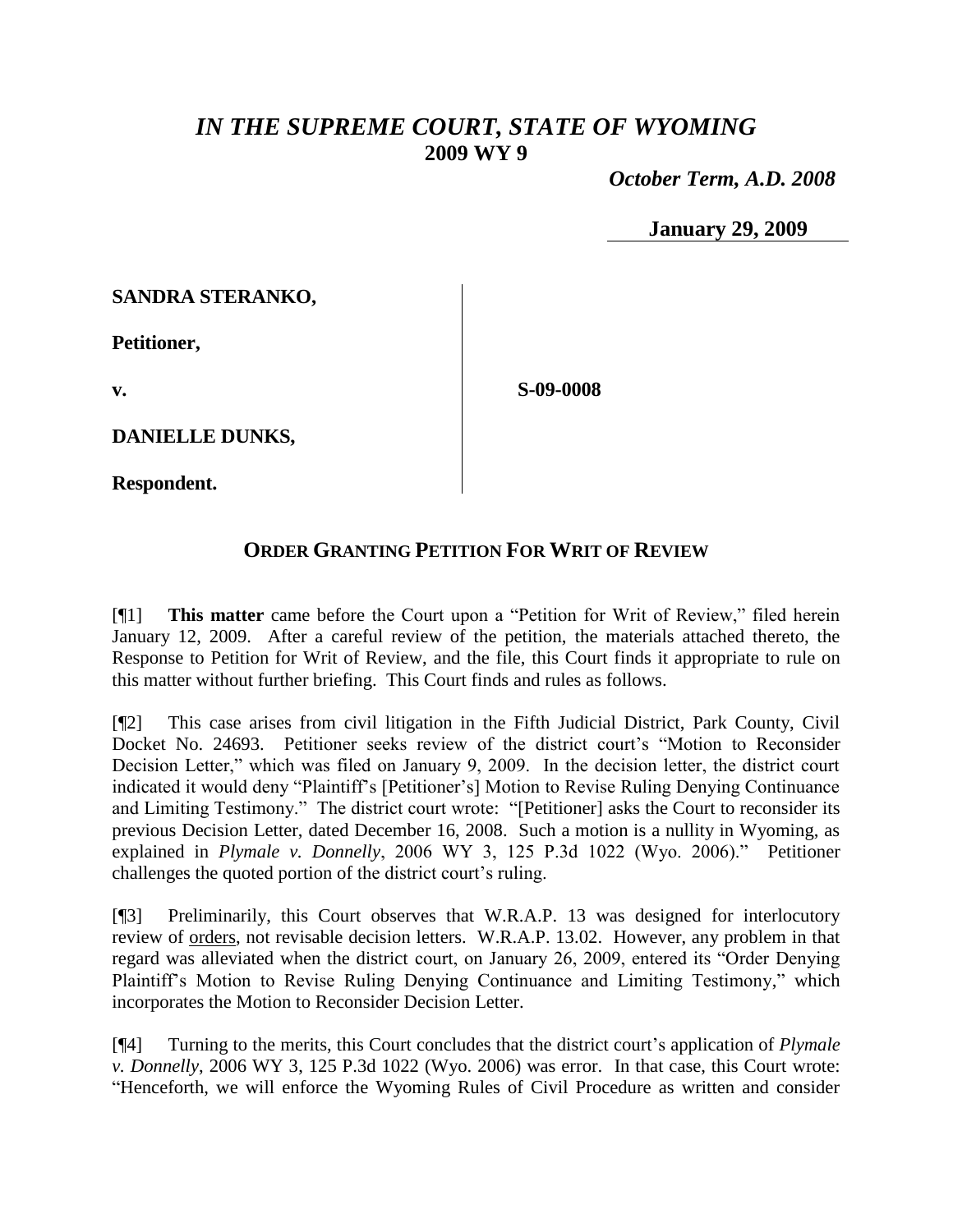postjudgment motions for reconsideration, so denominated, a nullity. To the extent any prior opinion suggests otherwise, it is expressly hereby overruled." *Id*. at ¶ 7, 125 P.2d at 1024.

[¶5] This *Plymale* court emphasized that post-judgment motions are critical to the timing of an appeal. The court wrote:

> We acknowledge that, in prior appeals, we have reviewed the substance of motions for reconsideration in order to determine whether the motion serves as the functional equivalent of an authorized motion that defers the start of the appeal period. . . .

> [T]he past practice of recognizing motions for reconsideration, besides being inefficient, has produced inconsistent results, with the right to appeal hanging in the balance. Filing an authorized motion for postjudgment relief will eliminate uncertainty for all involved. The filing by aggrieved parties of a motion that is properly designated under the rule authorizing the motion, such as Rule 50, 52 or 59, will ensure full appellate rights are preserved.

*Id*. at ¶ ¶ 6, 9, 125 P.2d at 1024, 1025; *see also* W.R.A.P. 2.02(a).

[¶6] This Court concludes that the rule of *Plymale* should not be extended to pre-judgment motions to reconsider. First, the concerns with respect to appeals, as expressed in *Plymale*, are not present with pre-judgment motions to reconsider. Second, this Court finds that recognizing such motions is consistent with a district court's traditional authority to revise its rulings prior to final judgment. *See Broadhead v. Broadhead*, 737 P.2d 731, 733 (Wyo. 1987) ("[I]f a trial court in exercise of its discretion may modify tentative decisions until entry of the final order, it does not err in rendering a decree with changed provisions."). Therefore, this Court holds that prejudgment motions to reconsider, whether denominated as such or not, are valid in Wyoming.

[¶7] Finally, with respect to Petitioner's Motion to Stay District Court Proceedings, this Court finds the motion should be denied. Trial in this matter is set to begin February 2, 2009. This Court does not intend to disrupt the district court's schedule. Given the timing of this order, this Court believes that the district court will have sufficient time to consider, prior to trial, "Plaintiff's Motion to Revise Ruling Denying Continuance and Limiting Testimony." Thus, this Court sees no need for a stay. It is, therefore,

[¶8] **ORDERED** that the Petition for Writ of Review, filed herein January 12, 2009, be, and hereby is, granted; and it is further

[¶9] **ORDERED** that the district court's January 26, 2009, "Order Denying Plaintiff's Motion to Revise Ruling Denying Continuance and Limiting Testimony," be, and hereby is, reversed and vacated; and it is further